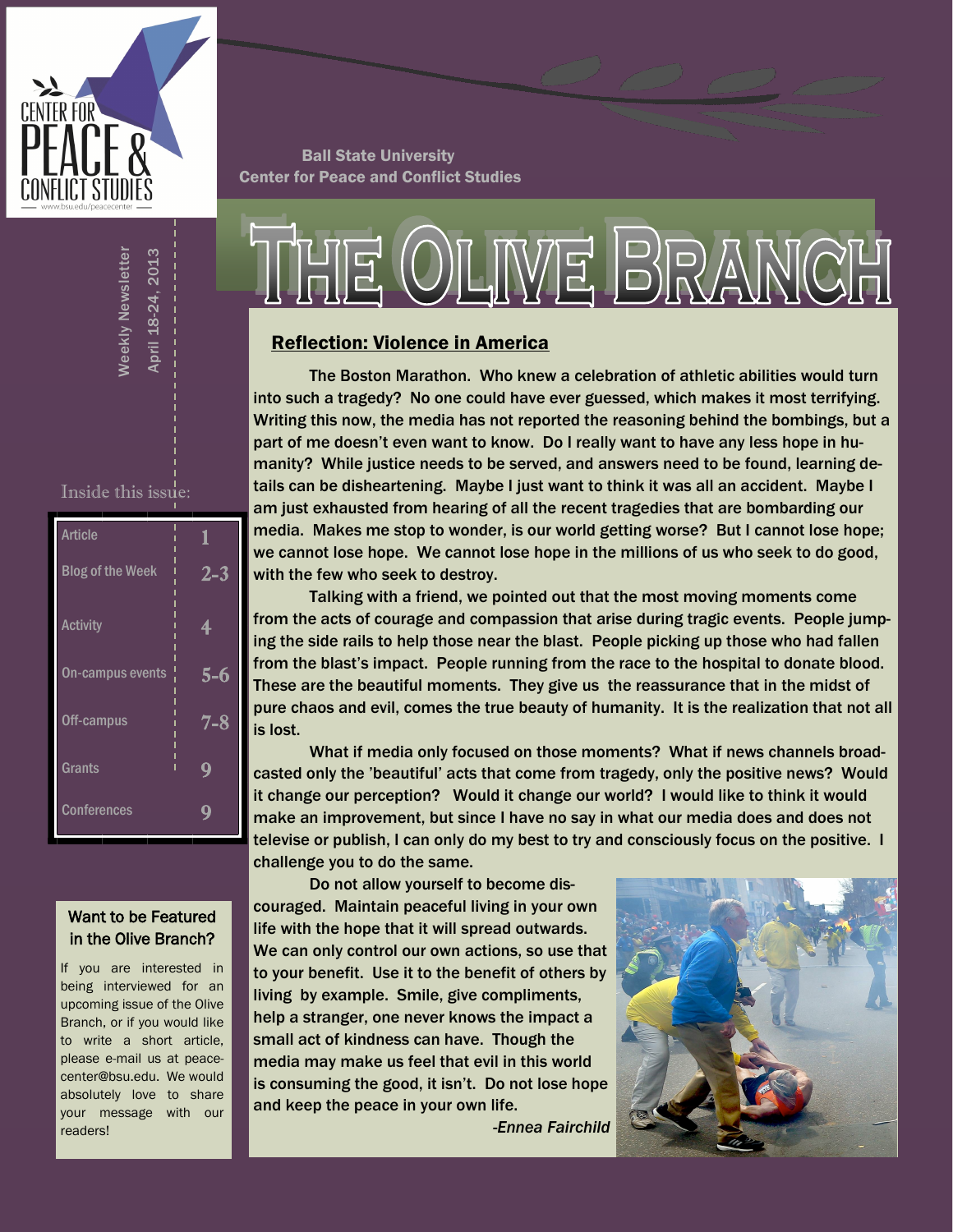

### Blog of the Week:

### *Religion*

### *Ashli Godfrey*

When reading Barash, which discussed themes of religion and nonviolence, I had several mixed feelings. For one, the concept of acting nonviolently is not described as merely a pacifist approach, as some may view it. Rather, it is an active technique that involves resisting acts of violence; this technique can involve one's entire being. Many of those who practice nonviolence have historically ended as martyrs. While the cause is truly a noble one, it lacks a focus on the individual and would be a difficult and lonely path to choose.



Martin Luther King, Jr., for example, was a great man and died for a great cause. Many lament his death, but one may argue that this lamentation is largely due to the loss of his influence in the civil rights movement, rather than due to the loss of King as a person. It is questionable whether his martyrdom was particularly significant to his little child, who lost a father, at that particular point in time. I hope that I would have the courage to take such a path if called upon, but while I truly believe it is the best path, it seems that nonviolence often causes an escalation of violence against those who practice it before the violence finally comes to an end. Perhaps that is the point, though. Those who practice nonviolence understand the possible implications of their actions and ascribe

less importance to their individual lives than to the lives of those who will eventually benefit from their actions.

*-Continued on following page...*

The Olive Branch

The Olive Branch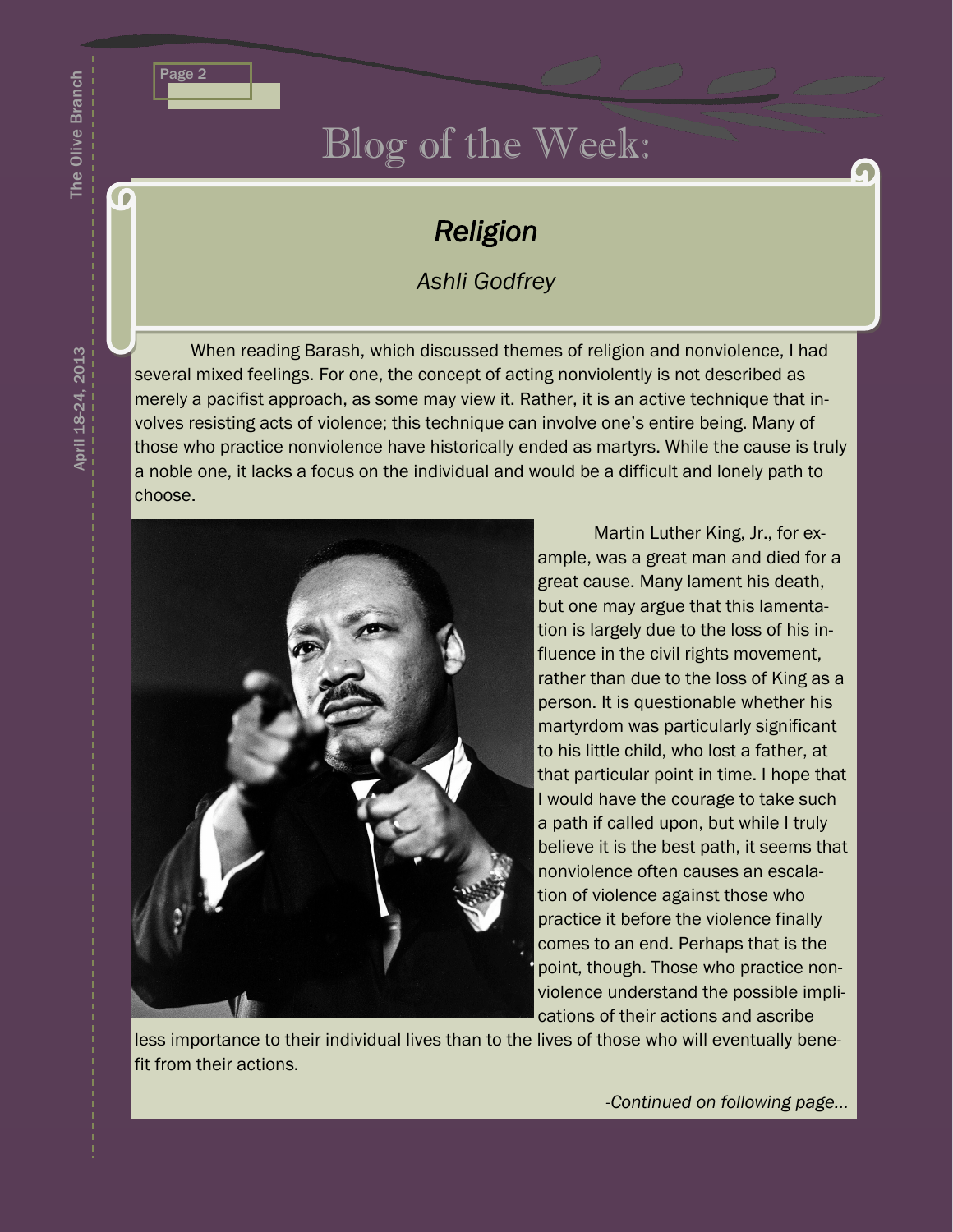Page 3

Blog of the Week, cont...

In my psychology of diversity class, we learned that most religions have in common some imperative that resembles the Golden Rule: Do unto others as you would have them do unto you. This is significant in terms of liberation theology because many major religions have the concept of nonviolence built into them. In refusing to take a stand, religious leaders and members of the church are effectively violating their own principles. As a Christian (or a member of any other religion that preaches this ideology), I cannot be consistent in my beliefs if I practice violence or allow violence to happen through my own inaction. If I were being persecuted, I would desire that someone stand up for me. Therefore, it is necessary that I do the same for others. I think this principle can be seen in the Romero movie, which we saw last week.

April 18-24, 2013 April 18-24, 2013

As a religious leader, Romero eventually came to the conclusion that he could not lead the church while proclaiming a neutral stance against the unjust violence happening to citizens and priests all around him. However, his refusal to take up arms, as several of his fellow priests did, was significant. Romero demonstrated his willingness to take his personal philosophy of nonviolence to the end when he stood in front of the soldiers and continued to remove the fragments of the altar. This act was followed later in the film by a plea for the soldiers to cease the killing, under the grounds that no person can be obligated to



follow an order that does not align with God's commandments. I think this type of proclamation from leaders of the major world religions toward instances of injustice would result in a far more peaceful world. Rather than aligning itself with politics, the church should understand its influential role in promoting peaceful actions among its members and scorning injustice.

-*Ashley Godfrey*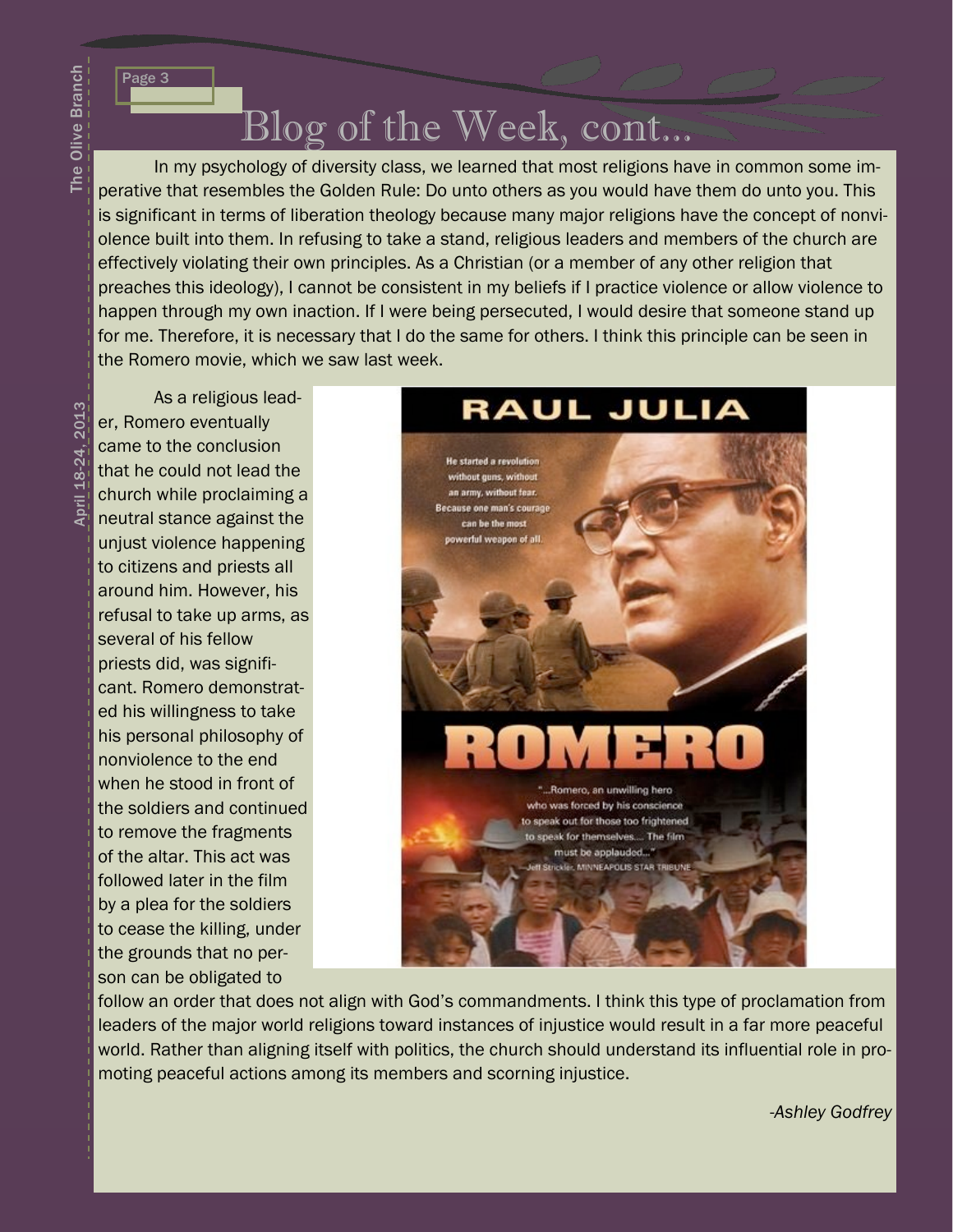

## Activity

# The Olive Branch Word Search!



Across

3. Operation \_\_\_\_\_\_ Red is the name of a series of events on campus advocating for sexual assault victims this month.<br>5. Mayor Tyler declared April Muncie's "Peace and \_\_\_\_\_\_\_ Prevention Month" 5. Mayor Tyler declared April Muncie's "Peace and \_\_\_\_

- 7. April is also \_\_\_\_\_\_ Dining Challenge with Ball State Dining.<br>8. The United States \_\_\_\_\_\_\_ of Peace was one of the sponsor  $\leq$  of Peace was one of the sponsors of the Benjamin V. Cohen Peace Conference.
- 9. City of the Branch Davidian massacre in Texas

Down

- 1. One of the ethnic groups targeted during the Rwandan genocide
- 2. "Why \_\_\_\_?" was an exhibit at the Cultural Arts Gallery at IUPUI on the 10th
- 4. The 3rd annual International \_\_\_\_\_ Coming Out Day will be held on IUPUI's campus on the 22nd.
- 6. A drama presented by Spotlight Players in Beech Grove on the 19th.

gan, 6. Extremities

Anamo, Across- 3. Jungle, 5. Genocide, 7. Creen, 8. Institute, 9. Waco Down- 1. Tutsi, 2. Guantanamo, 4. Pa-

The Olive Branch

The Olive Branch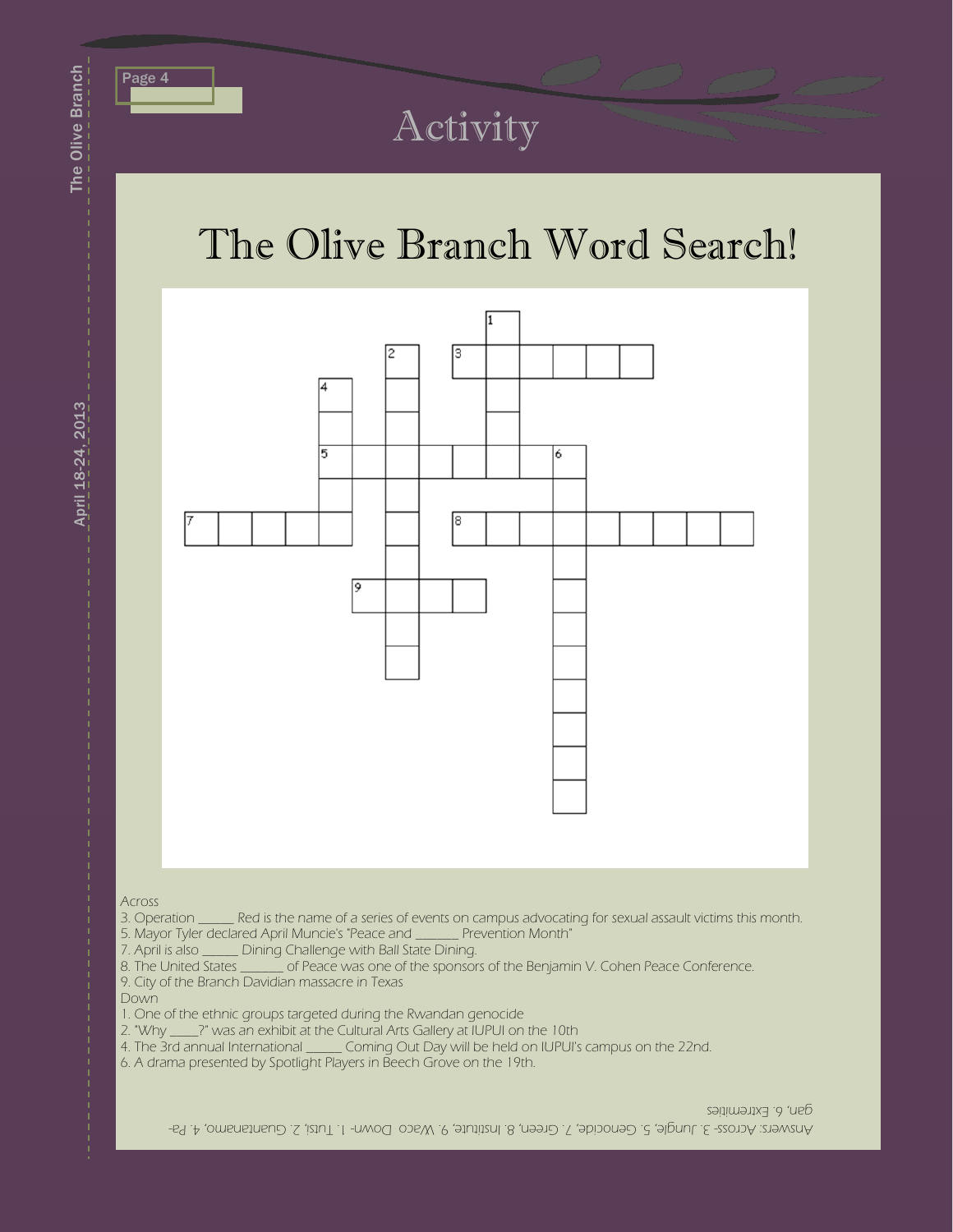### On-Campus Events

### April, Earth Month Green Dining Challenge with BSU Dining

This April, participate in the Green Dining Challenge with Ball State Dining. Each week, BSU Dining reminds us of a simple way to be more sustainable in Dining. Challenge #1: Reduce the thousands of plastic utensils of waste each day by only taking the plastic flatware you need, choosing metal flatware when available, and *recycle* plastic flatware (as well as any other recyclables) instead of throwing it away!

### Operation Jungle Red: Sexual Assault Awareness Month

April is Sexual Assault Awareness Month, so come participate in one of several Operation Jungle Red events to raise awareness.

Thursday, April 18<sup>th</sup>, 8 pm, Student Center Room 301 "Talk Show." The audience will hear both sides of a date rape scenario, followed by an interactive panel discussion that will encourage the audience to think about their own assumptions and biases. The panel will include a talk show host, a survivor, an alleged perpetrator, a friend of the alleged perpetrator, and an expert on the topic.

Monday, April 22<sup>nd</sup>, Scramble Light, 8 am-5 pm Get your fingernail painted RED to support survivors of sexual assault and say "I AM MAN ENOUGH to stop violence against women!" by signing a pledge card to take a stand. Last year, 2700 BSU male students painted one of their nails, will you?

Wednesday, April 24<sup>th</sup>, 6:30 pm, Student Center Cardinal Hall C Participate in an interactive, educational program and discussion about sexual violence, assaultive behaviors, and consent. The program will also discuss various scenarios of sexual violence.

Check out the event on Facebook:<http://www.facebook.com/BSUManEnough>

Sponsored by the BSU Counseling Center's "Sexual Threats Oppression Prevention (STOP) Team," the Office of Victim Services "Peer Victim Advocate (PVA) Team," the Department of Physiology and Health Science, BSU Global Health Institute, and OPI Nail Polish, INC.

### Thursday, April 18th, 5 pm, Architecture Building Room 100

Dr. Phil Jones will be giving a lecture about becoming carbon neutral at 5 pm in Room 100 of the Architecture Building on Thursday. Dr. Jones is the head of the Welsh School of Architecture at Cardiff University in the U.K. His lecture, "Toward a Low Carbon Future: from buildings to cities; policy to practice," will discuss the main drivers and challenges our world faces in the desire to become carbon neutral.

### Friday, April 19th, 3:30 pm, David Owsley Art Museum

Meditation in the Museum. "The last hour of the weekday is reserved for quiet time at the David Owsley Museum of Art. Meditation is a great way to start off your weekend. All are welcome. The activity is drop-in and selfguided."

### Monday, April 22nd

OXFAM meets at 6 pm in the basement of Bracken library. For more info, email [ajhartman@bsu.edu](mailto:ajhartman@bsu.edu) Building Tomorrow meets at 6:30 pm in the Schwartz Digital Complex room in Bracken Library. For more info, email [ksrowe@bsu.edu](mailto:ksrowe@bsu.edu)

Call to Action meets at 7:30 pm in the Student Center Room #306. For more info, email [lefortier@bsu.edu](mailto:lefortier@bsu.edu)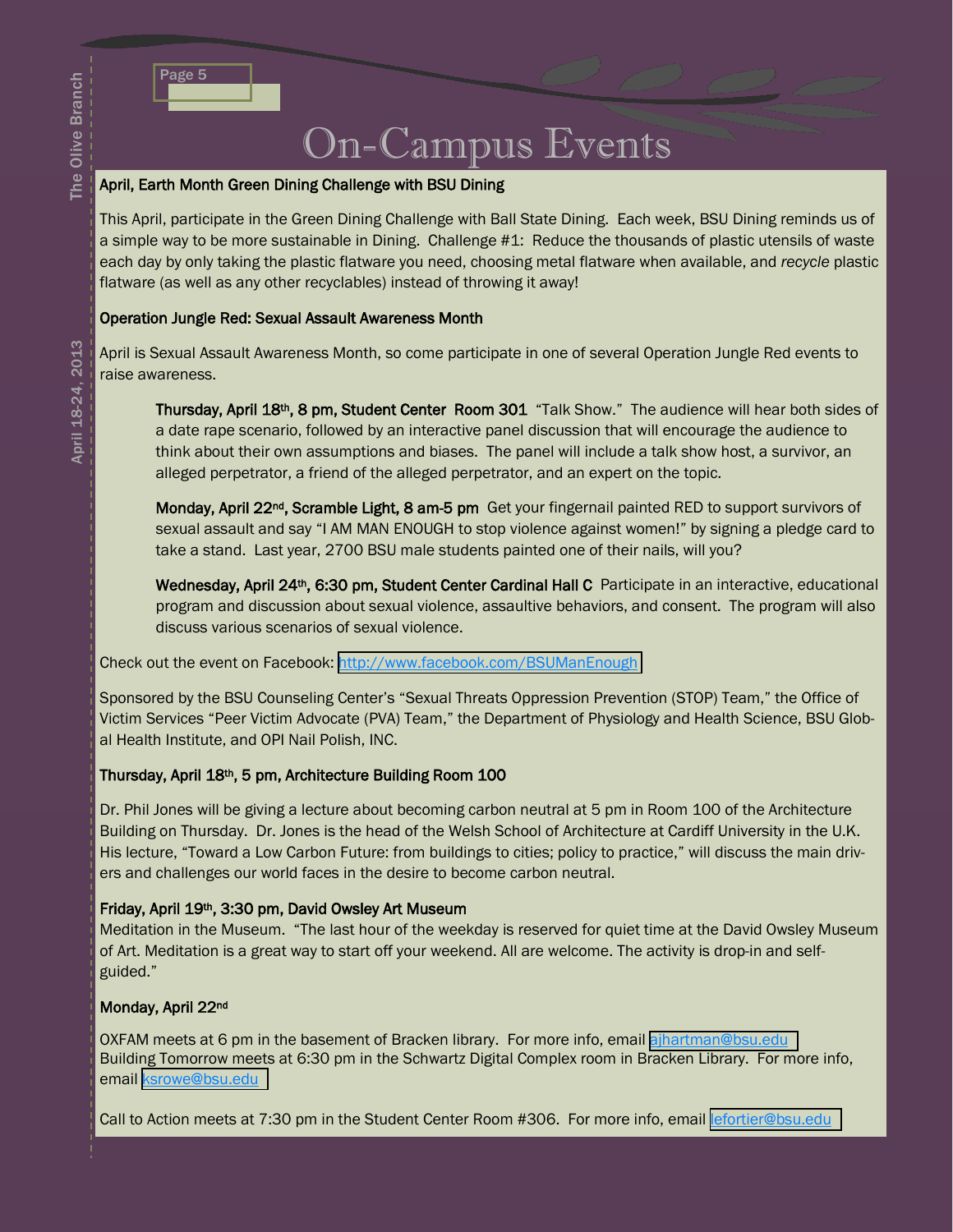The Olive Branch

The Olive Branch

| ٠<br>Р.<br>$\overline{\phantom{a}}$ |  |
|-------------------------------------|--|
|                                     |  |

### On-Campus Events

### Monday, May 6<sup>th</sup>-Friday, May 10<sup>th</sup>

Jewish Studies Summer Workshop. Participants will "engage in a discussion-based week, intended to enhance knowledge and understanding of Judaism and Jewish Culture." The series of workshops, called "The Sounds of Jewish Music: The Art of the Liturgy, and Musical Creation During the Holocaust" will take place from 9 a.m. to 1 p.m. in the Hargreaves Music Building, Room 123, and Choral Room, Music Instruction Building all week. Larry France, former cantorial soloist and pararabbinic fellow for the Temple Beth El in Muncie, will be leading the workshop. Cynthia Smith, a BSU doctoral student, and Dr. Galit Gertsenzon Fromm, a pianist, who have both studied Jewish composers incarcerated at Theresienstadt will also be contributing during the week. The workshop is a part of the Jewish Studies Project at Ball State University which is funded by the Benjamin and Bessie Zeigler Fund and "was established to provide the university and community with an understanding and an appreciation for Jewish history, Jewish culture, and the Jewish faith."

The workshop will be limited to ten participants, and applications are due by Monday, April 15<sup>th</sup>. For more information about how to apply, visit [https://apps.bsu.edu/CommunicationsCenter/Story.aspx?](https://apps.bsu.edu/CommunicationsCenter/Story.aspx?CategoryID=90&MessageGuid=C91B738D-C7A0-4754-B26F-96C92A109553&OptIn=Y)

[CategoryID=90&MessageGuid=C91B738D-C7A0-4754-B26F-96C92A109553&OptIn=Y](https://apps.bsu.edu/CommunicationsCenter/Story.aspx?CategoryID=90&MessageGuid=C91B738D-C7A0-4754-B26F-96C92A109553&OptIn=Y)

### Spring 2013 (time varies), Lucina Hall

#### Counseling Center Group Therapy

The Counseling Center offers a large variety of therapy sessions that are completely free to Ball State students. Just a few of these groups include:

- Understanding Self & Others- a discussion and discovery of understanding and acceptance of themselves and others
- Journey to Wholeness- a supportive group for survivors of sexual trauma
- Safe Haven- supportive group for GLBTQ students to discuss topics including family concerns, support, relationships, depression, personal growth and more

Kaleidoscope- a supportive group for ethnic/racial minorities to discuss topics including discrimination, identity of self, family concerns, body image, and more You can find more information about these and more groups here: [https://apps.bsu.edu/CommunicationsCenter/](https://apps.bsu.edu/CommunicationsCenter/Story.aspx?MessageGuid=a83cc747-5339-43e1-8e42-a9726d5e097f) [Story.aspx?MessageGuid=a83cc747-5339-43e1-8e42-a9726d5e097f](https://apps.bsu.edu/CommunicationsCenter/Story.aspx?MessageGuid=a83cc747-5339-43e1-8e42-a9726d5e097f) Call 285-1736 to sign up for one of these free groups.

#### Become a Friendship family!

Get involved and become a friendship family!

"The Rinker Center for International Programs is looking for community members that would like to become a "family" for an international student. The Friendship Family Program matches international students with local families and residents. The goal of the program is to provide international students additional support while in the United States and an opportunity to learn more about American culture outside of the university environment. Families and students are asked to commit to doing one activity a month together. Students do not live with the families, nor are families responsible for any financial assistance.

Ball State University recently welcomed approximately 70 new international students to our campus, and many of these students would like a local friendship family. Help enrich the experiences of international students at Ball State, provide insight into American culture, and connect your family to a global experience without leaving the United States, all through the Friendship Family Program!"

For more information and to apply, contact the Rinker Center for International Programs at (765) 285-5422 or [friend](mailto:friendship@bsu.edu)[ship@bsu.edu](mailto:friendship@bsu.edu) or click here: <http://cms.bsu.edu/admissions/international/internationalservices/friendshipfamily>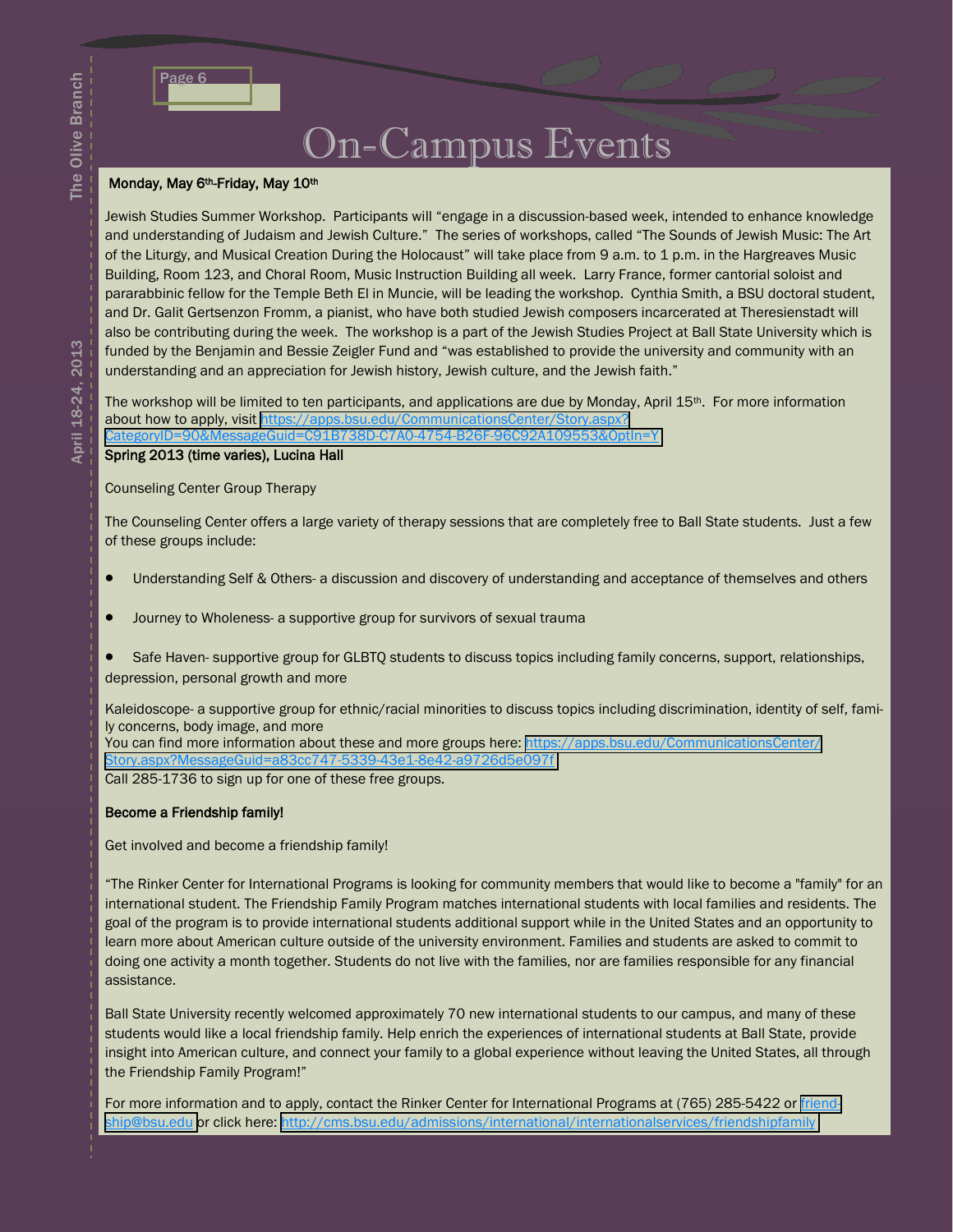

### Off-Campus Events

#### Tuesday, April 16th

The BREAD/North chapter of Bread for the World will meet at 6 pm at the MCL, 2121 E. 62. For more info, contact Roger Howard at 431-5071 or [Roger@RogerHoward.com](mailto:Roger@RogerHoward.com)

<Rather than Tuesday, Indianapolis Peace and Justice Center annual meeting is Sunday>

#### Wednesday, April 17th

The IPS Latino Resources Roundtable, which promotes and supports the programs, services and activities of organizations such as Immigrant Welcome Center, Indianapolis International Center, Muslim Alliance of Indiana, African Community International, Sociedad Amigos de Colombia, Mexican Consulate and the National League of Cities, will meet at 9 am at IPS John Morton-Finney Educational Services Building, 120 E. Walnut. For more info, contact Nora Willman at 226-4831 or [willmand@ips.k12.in.us](mailto:willmand@ips.k12.in.us)

The Indianapolis Chapter of Amnesty International will meet at 7 pm in the Willkie Room at The Athenaeum, 401 E. Michigan. For more info, contact Noel Fliss at 916-6050 or [info@amnestyindy.org](mailto:info@amnestyindy.org)

#### Thursday, April 18th

Fast for Gaza will meet at 12 noon in the cafeteria at Christian Theological Seminary, 1000 W. 42. For more info, contact Lew Weiss at liweiss@clarian.org or 962-8580.

There will be an Anti-death Penalty Witness, 12:30-1:30 pm, at the east steps of the State House, Capitol Ave. and Market, sponsored by The Indiana Information Center on the Abolition of Capital Punishment (IICACP). Bring a sign or use one of ours; come for any part of the hour. For more info, phone 466-7128

Christians for Peace & Justice in the Middle East will meet at 6 pm at the home of Dottie Gerner. Bring a sandwich. For more info or directions, phone Dottie Gerner at 283-7175.

#### Friday, April 19th

The weekly vigil protesting warfare will take place, 4:30-5:30 pm, in front of the Federal Building, Michigan and Pennsylvania, sponsored by the Indianapolis Peace and Justice Center. Bring an appropriate sign or have one provided. For more info, phone Gilbert Kuhn at 677-5967 or email Ron Haldeman at [ronjane@igc.org](mailto:ronjane@igc.org)

[Beech Grove] In conjunction with National Sexual Assault Awareness Month, Spotlight Players presents William Mastrosimone's gripping drama "Extremities" at the Spotlight Theatre, 524 E. Main, April 19 through May 5, Fridays and Saturdays at 8 pm, Sundays at 6 pm (Cost: \$10-12). On April 19 at 6:30 pm there will be a silent auction fundraiser and reception featuring hors d'oeuvres, mini cupcakes, beverages, and live music (Cost: \$25). The proceeds will benefit The Julian Center, The ManKind Project Indiana, The Indiana Coalition Against Sexual Assault, and The Indiana Coalition Against Domestic Violence, organizations which will take turns hosting particular nights, receiving \$2 per theater ticket and presenting themselves after the show. For more info or tickets, phone 767-2774.

#### Saturday, April 20th

Bread for the World will hold a monthly meeting at 10 am in the board room in the A Wing of the Main Building at Robin Run Village, 5354 W. 62. For more info, phone Marjorie Hill at 291-7150 before attending.

[Nashville] There will be a Peace Vigil on the theme "War Is Not The Answer!" at 6 pm at Brown County Courthouse, Main and Van Buren Streets sponsored by Women's International League for Peace and Freedom (Brown County branch). For more info, contact Tom Hougham at 878-4210 or [annntom@hotmail.com](mailto:annntom@hotmail.com)

There will be an artistic celebration of peace & social justice, featuring music, poetry & storytelling at 7 pm at First Friends Meeting, 3030 Kessler Boulevard East Dr., sponsored by Indy Artists' Peace Project. For more info, e-mail [indyart](mailto:indyartists@aol.com)[ists@aol.com](mailto:indyartists@aol.com) or phone 872-2155.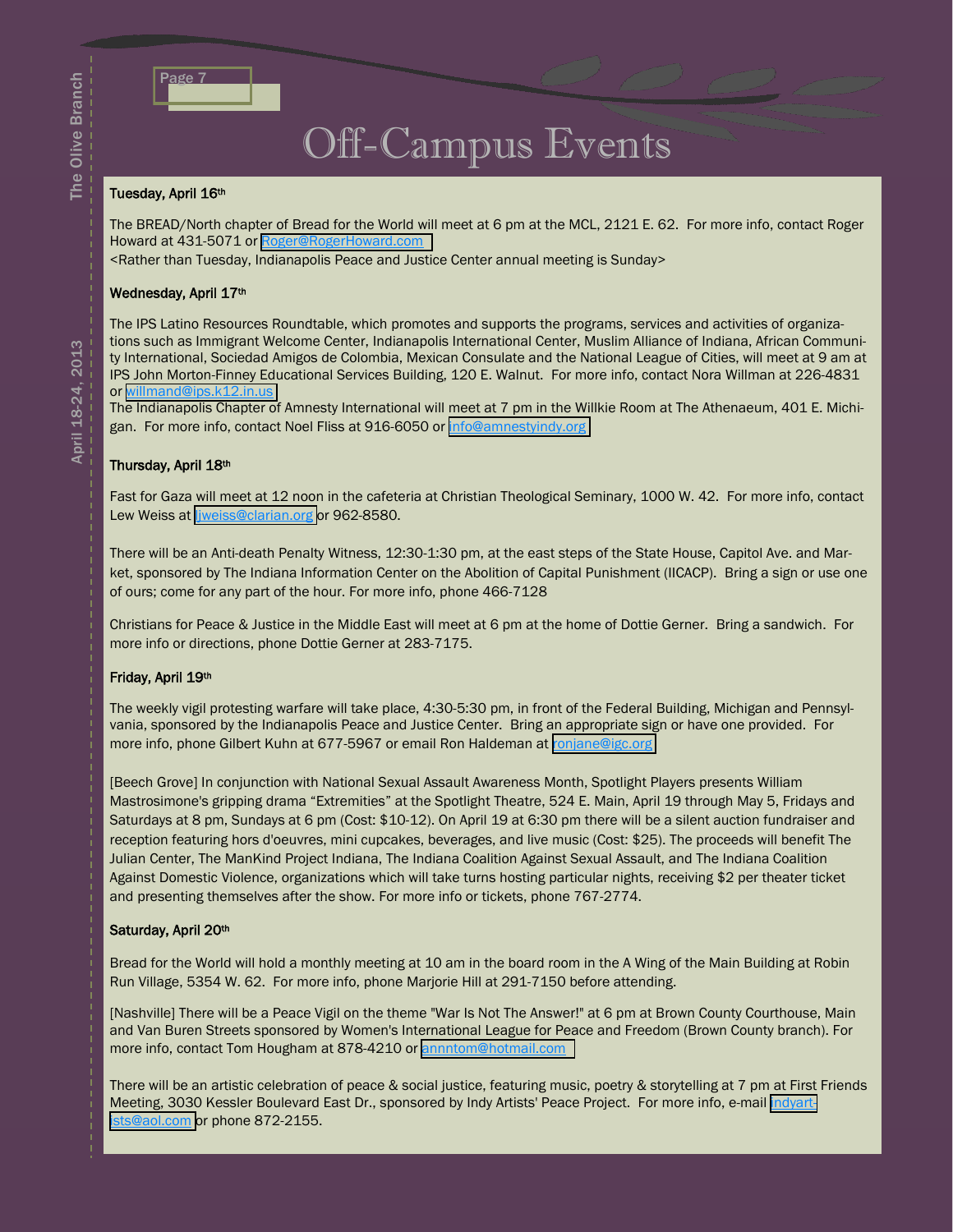| ۰<br>a se<br>- |  |
|----------------|--|
|                |  |

### Off-Campus Events

### Sunday, April 21st

SNAP, Survivors Network of those Abused by Priests, will meet at 1:30 pm at Crestwood Village Community Room, E. 91 at the Monon Trail. For more info, phone Cecilia Shelpey at 844-2993

There will be a closed business meeting of Socialist Party USA at 3 pm, an open business meeting of Democratic Socialists of America at 3:30 pm, and an open meeting and get-together of Indiana Socialist Fellowship at 4 pm at MoJo, 300 W. Michigan For more info, contact Marvin Williams at Williams-MDWJr@aol.com or 955-2779.

The open annual meeting of the Indianapolis Peace and Justice Center will take place at North Meadow Circle of Friends Meeting House, 1710 N. Talbott, with a pitch-in dinner at 6 pm, followed by a short business meeting to elect the board of directors and officers. The program will focus on the incarceration of black youth, as revealed in Michelle Alexander's book, "The New Jim Crow," with a panel discussion of the situation with our own Fountain Square youth and ongoing efforts to find solutions. For more info, email me at [jwolfe@uindy.edu](mailto:jwolfe@uindy.edu)

Pax Christi will meet at 7 pm in Room 163 of St. Francis Hall of Marian University with Sister Patty Wallace facilitating. For more info, email Val Fillenwarth at [vfil@sbcglobal.net](mailto:vfil@sbcglobal.net)

### Monday, April 22nd

In the face of hostility and prejudice and a bid for acceptance and equality, pagans will host the 3rd Annual International Pagan Coming Out Day 2013 with informational booths, 9-4, in the quad behind Cavanaugh Hall at IUPUI, Michigan at University Blvd. For more info, email Kailyn Duane at [dkig](mailto:dkiggity@hotmail.com)[gity@hotmail.com](mailto:dkiggity@hotmail.com)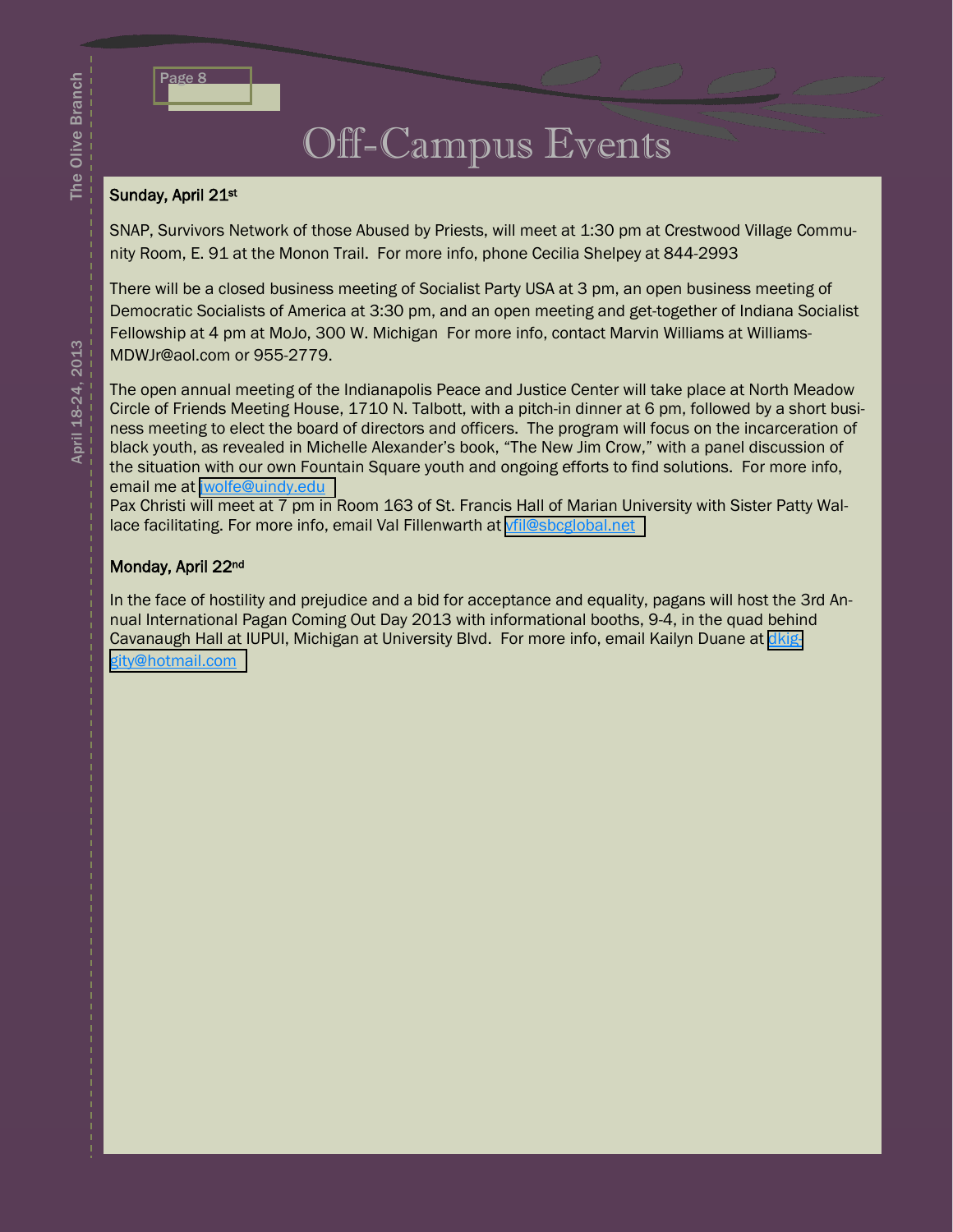# Grants and Fellowships

#### United States Institute of Peace Annual Grant Competition

This Grant Program supports peacebuilding projects such as educational or research institutions and civil society organizations that are managed by nonprofit organizations. Every year, the USIP awards 20-25 grants ranging from \$50,000 to \$120,000. The 2013 competition will be announced in early spring 2013. Visit <http://www.usip.org/grants-fellowships/annual-grant-competition> to learn more.

Walter Isard Award for the Best Dissertation in Peace Science-deadline June 1, 2013

The Walter Isard Award for the Best Dissertation in Peace Science is given every two years. The award honors outstanding contributions to the scientific knowledge of peace and conflict. The winner is selected on the basis of the importance and scientific significance of the dissertation with respect to the field of peace science and its contribution to the understanding of international behavior more generally.

### Morton Deutsch Conflict Resolution Award-deadline June 15, 2013

The award recognizes achievement in integrating theory and practice in conflict resolution.

### The Jennings Randolph Senior Fellowship Program (USIP)

These are awarded to scholars, practitioners, policy analysts, policy makers, and others to spend 9-10 months in residence at the USIP during which time they will reflect and write on international peace and security challenges. Citizens of any country are able to apply. The program beginning in October 2014 is now open. Visit <http://www.usip.org/grants-fellowships/jennings-randolph-senior-fellowship-program> to learn more.

#### Rotary Peace Fellowships

The Rotary Foundation provides these fellowships to fund master's degree or professional development certificate study at one of the six Rotary Peace Centers. Recipients of this fellowship promote peace, cooperation, and successful conflict resolution on both the national and international levels. Visit [https://www.rotary.org/](https://www.rotary.org/en/grants/grants-basics/explore-grants/rotary-peace-fellowships) [en/grants/grants-basics/explore-grants/rotary-peace-fellowships](https://www.rotary.org/en/grants/grants-basics/explore-grants/rotary-peace-fellowships) to learn more.

## Conferences

### Rotary Club of Londonderry Global Peace Forum

Derry-Londonderry, Ireland, May 4-26, 2013

The aim of the Derry-Londonderry Forum is to contribute to Reconciliation, Learning and Full Self Expression for those involved in peacemaking and peace building throughout the world.

### Theology & Peace: Lynching, Scapegoating, and Actual Innocence

Chapel Hill, North Carolina, June 4-6, 2013

"A gathering for all Christians, theologians, pastors, activists, and others to develop the insights of mimetic anthropology toward the formation of a theology, community and practice of peace."

Visit <http://www.theologyandpeace.org/conference.html> for more information.